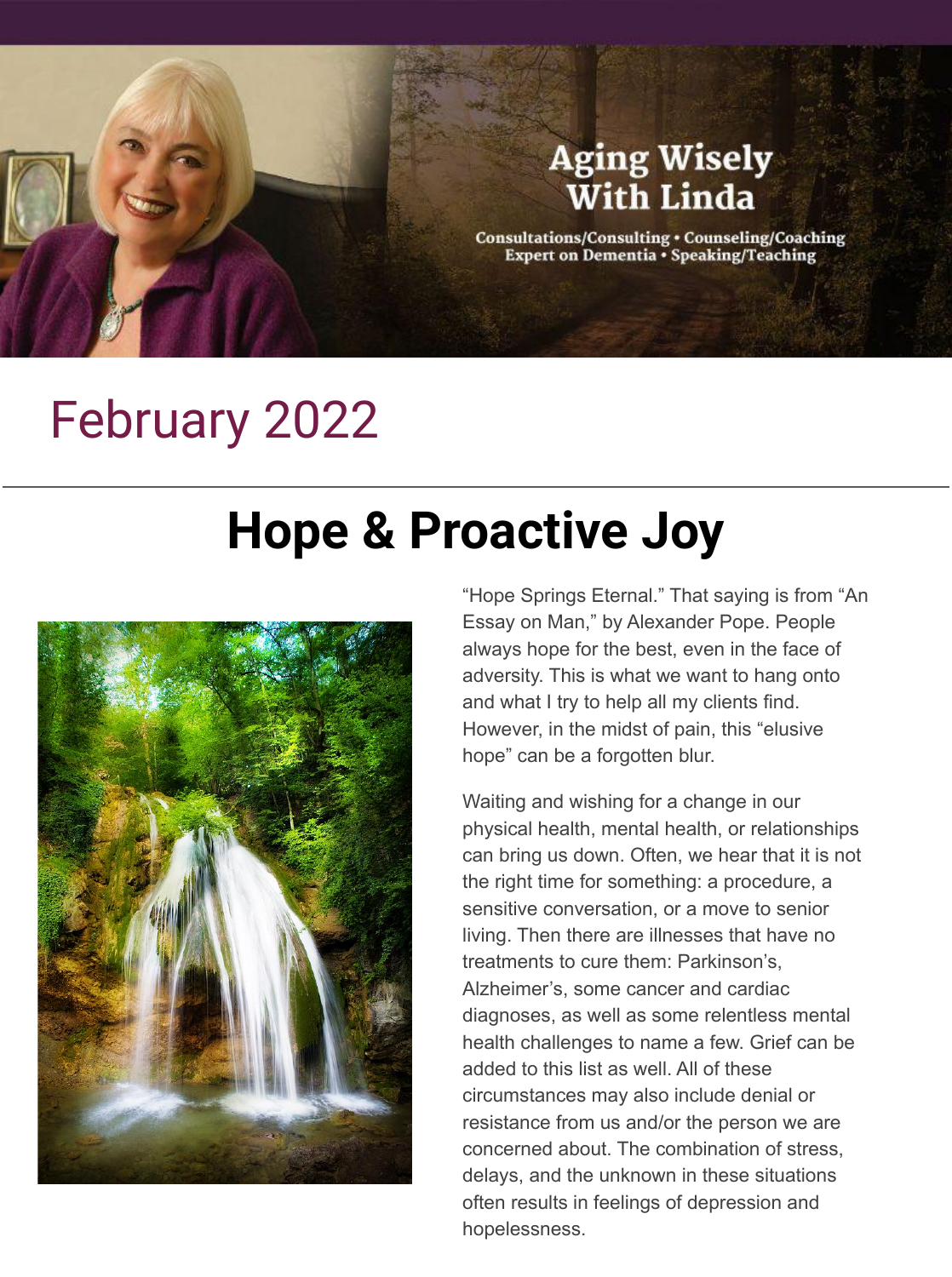Even spiritual individuals may have difficulty connecting with God when pain, dependence, and disappointment are a constant presence. So, what do we mortals need to do? Where will we get our motivation to go on each day? People will guestion their faith and during Covid, many houses of worship are not as open as they were. Many feel excluded and forgotten, especially those who don't do Zoom or can't get to the only service that might be too early for a disabled individual to attend.

In my career I have come across numerous individuals that survived many trials and tribulations during their long lives and still are filled with joy. There are two common themes that I have seen in these people: one is gratefulness, and the other is joy seeking. I am going to call these people the "Resilient."

Seeking joy is much more a proactive move than expecting joy to just happen. True, occasionally we are surprised by nature or an unexpected gift or visit. The Resilient actually seek out joy; they read positive daily meditations, they read the comics, they listen to uplifting music or anything that ever brought them joy. They find a way to remain connected to that passion. A sailing enthusiast might not be able to sail due to vision or mobility, but they can still get to the water and observe, smell the air, or feel the sand or a moving dock. The Resilient do so not with regret, but with gratefulness and joy.

Forest bathing, known as shinrin-yoku in Japan, is a therapeutic, meditative practice of reconnecting with nature and being distracted by any of those "joy stealing" feelings. It usually starts with a breathing relaxation exercise and then a walk/stroll or even just sitting in a wooded area. See the resources below for a great book that will guide you in "forest bathing". During my own daily walks I look for shapes and geometry in the nature; I also love to focus on the colors in the sky and clouds.